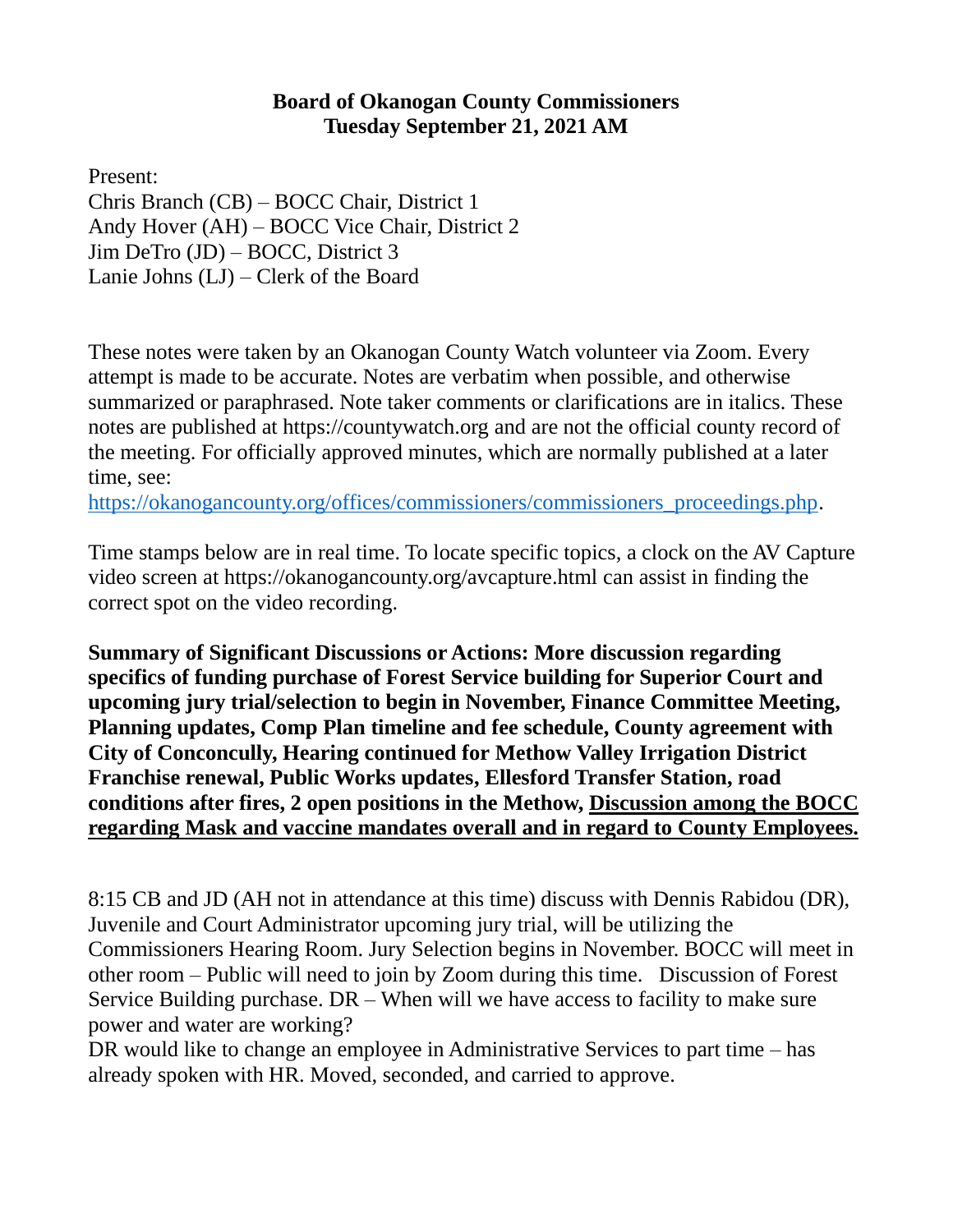8:40 AH arrives. BOCC begins talking about using funds in Capital Facilities budget and ARPA funds to purchase Forest Service building. This would decrease the amount to send out to Bond.

(Zoom audio was turned off from 8:48 to 8:48)

AH suggests drafting a letter to Commerce Dept regarding money that wasn't spent. (ARPA or CARES\$\$, I presume) Public Health owes us back some money. LJ and AH have been asking for receipts from Public Health. They have until Nov  $15<sup>th</sup>$ . We should just be able to use the funds to pay for wages.

9:00 Pete Palmer (PP), Planning Director - Provides the current Comprehensive Plan timeline and updated fee schedule. PP has compared with other comparable counties' fee schedule.

Some discussion of permit application after the fact. CB suggested an investigation fee like some of the Cities do.

9:10 AH we're going to need to work on zoning also. People don't necessarily want to buy in a planned development. BOCC has final say on subdivisions within planned developments.

9:19 PP states that Hearings Examiner is buffer between planning dept and court

9:23 – PP states that Planning is having a hard time changing their mindset. Needs to not use laws to stop development. AH states that law is the governing body.

9:27 Moved, seconded, and carried to approve the interlocal agreement with City of Conconully (119-2021). City will do own site analysis, but Bldg dept will perform inspections and permitting. CB – Conconully City Council will handle their own variances.

Planning Association Conference is November 15<sup>th</sup>.

Comp Plan timeline: Sept  $27<sup>th</sup>$  – Comp Plan draft, October 11th – Comp Plan draft back to Planning, October  $18<sup>th</sup> - Comp$  Plan to Planning workshop, then  $11/22$  is Public Hearing, By 12/29 BOCC has meeting to approve document. AH reminds the need for @9AM and plan for all day. AH also suggests putting time schedule on Planning Website.

9:30 Moved, seconded, and carried to approve resolution approving the BOCC Chair to sign contracts for fair, and moved, seconded, and carried to approve vouchers in the amount of \$1,459 for the Fair contracts.

9:50 discussing a piece of property to sell in the Methow.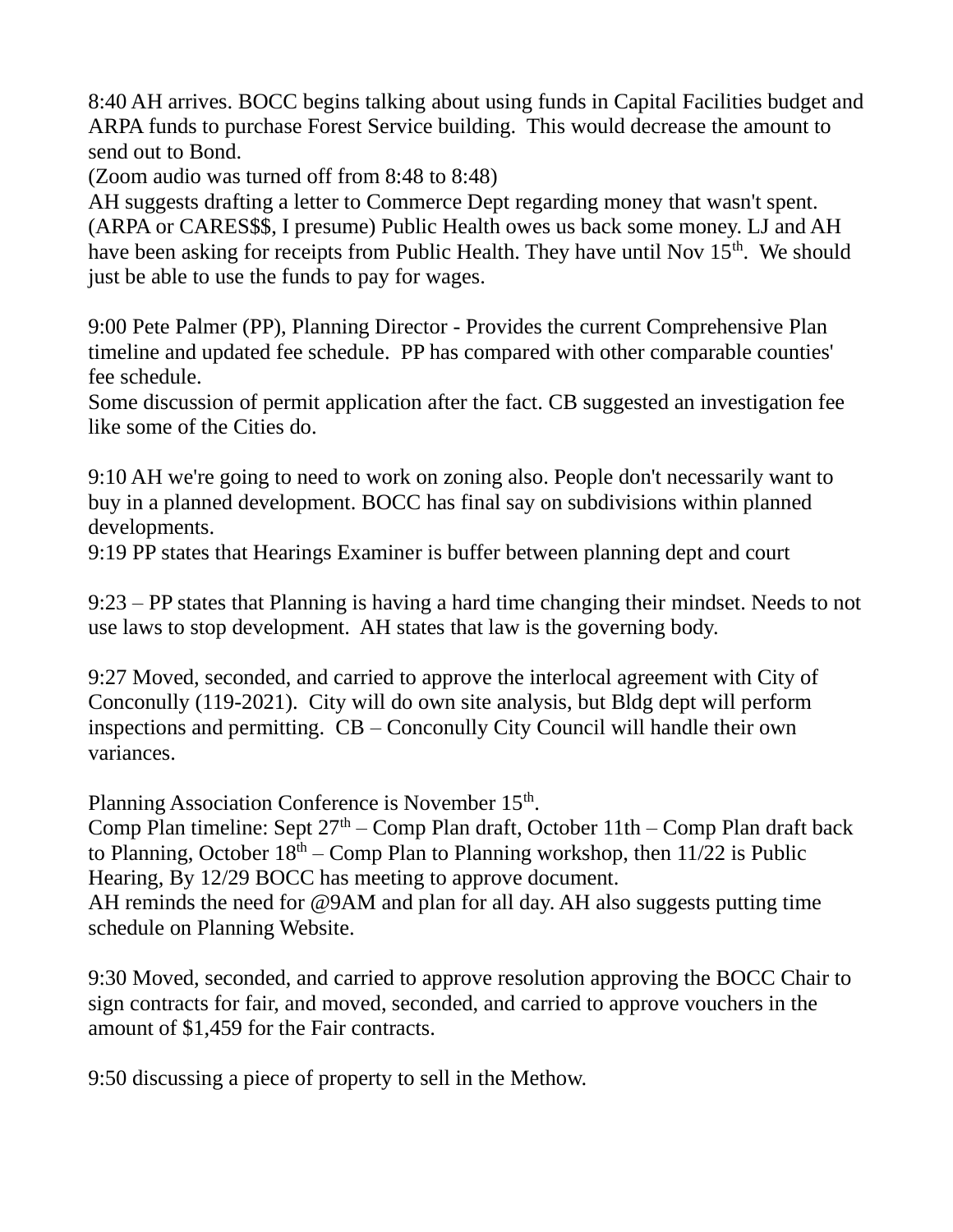10:00 – Finance committee: Cari Hall(CH) – Auditor and Leah McCormack(LM), Treasurer CH states that we need to pass a preliminary Budget Our budget is balanced in the draft form this year. Public Health is included. JD-Can we adopt the draft? AH – no, not yet. JD states that it is a godsend what you guys are doing.

AH tells LM that she can take off her mask because she is using the microphone.

Continued budgeting discussion.

10:22 – AH states that we could purchase the FS building with ARPA funding and Capital Facilities monies. There is a new 4Million dollars in ARPA funding. Building is 15,000 square feet. 67% of the building will be utilized by Superior Court.

& there will be some revenue from renting to people that are in there now.

Discussion of bonding the improvements needed on the building. Beeman (consultant) gives an 11 million \$\$ figure for improvements. AH states that we do not want to bond out for 30 years. LM suggests bundling of other funds. Are there any other funds that could be utilized?

AH states that this is a brainstorming session. AH states that he is unwilling to put county in a bad position for future needs.

10:45 LM states other departments to speak up for their needs, maybe move out of courthouse into the administrative building.

11:00 public hearing on the Utility Franchise Renewal of the Methow Valley Irrigaion District, Jo Stansbury from Public Works explains.

Diane Thurlow, who lives on the Lower Beaver Creek road is the public testimony. She is concerned that the MV Irrigation district has no jurisdiction over her area. She cites the history of previous ditch that was abandoned.

Josh Thomson explains that this franchise hearing is just about using the ROW/County Road – not the actual water situation. AH states it is about granting MVID the ability to work on the county road.

AH proposes that we leave public comment open and continue hearing until 10/26 @11:00. Public Works will re-advertise.

11:21 – Ken Kovalchenko (KK), Solid Waste Manager and Josh Thomson (JT) County Engineer give updates.

KK state solid waste has been reverified by the EPA with one issue. Also, Ellesford transfer station needs help. This is the  $2<sup>nd</sup>$  busiest transfer station in the county. 11:39 JT updates maintenance and road conditions after the fires. Has met with DNR and FS. They feel it is the County's obligation.

11:45 There are 2 open positions in Public Works in the Methow Valley. Difficult finding someone to fill the positions. AH discusses the expensive housing in the Methow as one difficulty. Also, apparently, there is a person that works for the State that might be